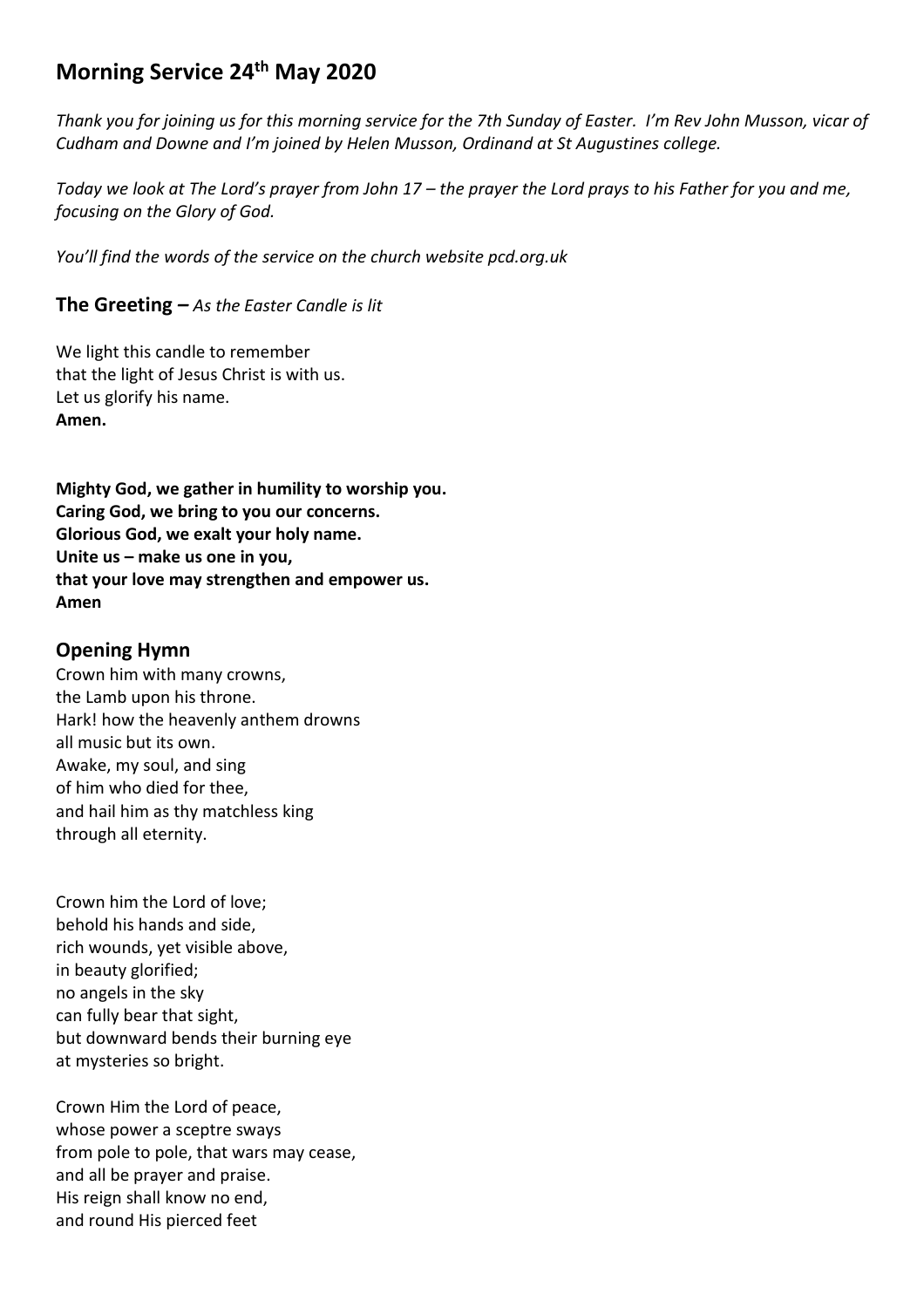fair flowers of glory now extend their fragrance ever sweet.

Crown Him the Lord of years, the Potentate of time. Creator of the rolling spheres, ineffably sublime. All hail, Redeemer, hail! For Thou hast died for me; thy praise shall never, never fail throughout eternity.

## **Opening Prayer**

Lord of all glory, we come before you seeking your wisdom, **that we may glorify you through our thinking;**

seeking your love, **that we may glorify you through our emotions;**

seeking your strength, **that we may glorify you at all times;**

seeking your perseverance, **that we may glorify you in all places.**

Show us how to live, that our lives shine with your glory, and those who encounter us may know you and that you are at work in your world. **Amen.**

## **The response in our Prayer of penitence is,** *Forgive us, God of glory.* **Let us pray**

When our actions are not loving, and we think of just ourselves – your name is not glorified. **Forgive us, God of Glory.**

When our words bring hurt to others and we do not even notice – your name is not glorified. **Forgive us, God of Glory.**

When the way we live is selfish and we find no time for you – your name is not glorified. **Forgive us, God of Glory.**

When we do not see you or reveal your love your name is not glorified.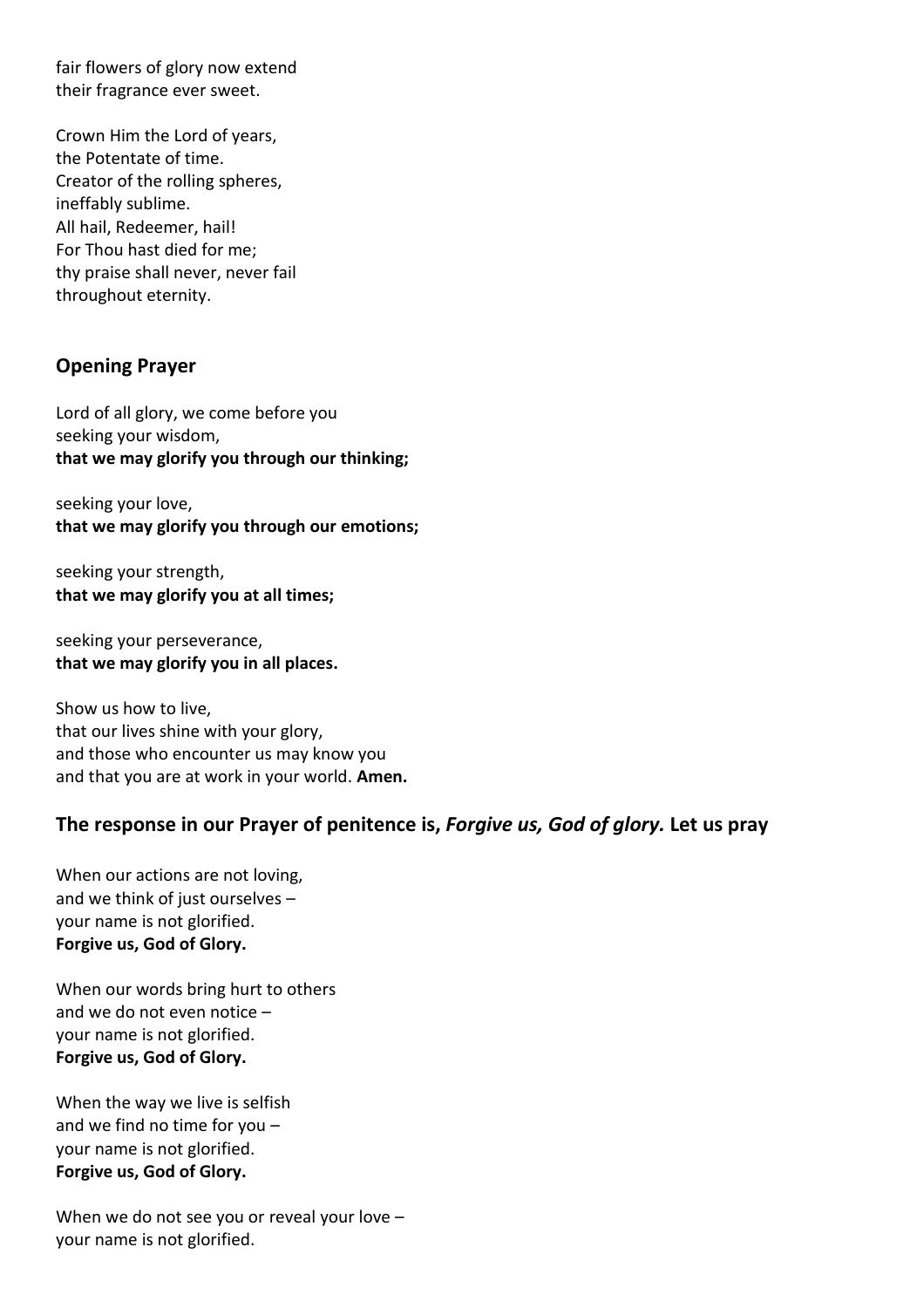#### **Forgive us, God of Glory.**

Forgive and renew us, and let your glory be seen in our lives. **Amen.**

May the Father of all mercies cleanse us from our sins, and restore us in his image to the praise and glory of his name, through Jesus Christ our Lord. **Amen.**

## **Prayer for Today - 7 th Sunday of Easter**

O God the King of glory, you have exalted your only Son Jesus Christ with great triumph to your kingdom in heaven: we beseech you, leave us not comfortless, but send your Holy Spirit to strengthen us and exalt us to the place where our Saviour Christ is gone before, who is alive and reigns with you, in the unity of the Holy Spirit, one God, now and for ever. **Amen**

*We sing the Peruvian Gloria*

#### **Song**

**Glory to God, glory to God, glory to the Father. Glory to God, glory to God, glory to the Father. To God be glory forever. To God be glory forever. Alleluia, amen. Alleluia, amen. Alleluia amen, alleluia ame—n.**

**Glory to God, glory to God, son of the Father. Glory to God, glory to God, son of the Father. To God be glory forever. To God be glory forever. Alleluia, amen. Alleluia, amen. Alleluia amen, alleluia ame—n.**

**Glory to God, glory to God, glory to the Spirit. Glory to God, glory to God, glory to the Spirit. To God be glory forever. To God be glory forever. Alleluia, amen. Alleluia, amen. Alleluia amen, alleluia ame—n.**

**Bible Reading** *John 17:1-11 (NIV).*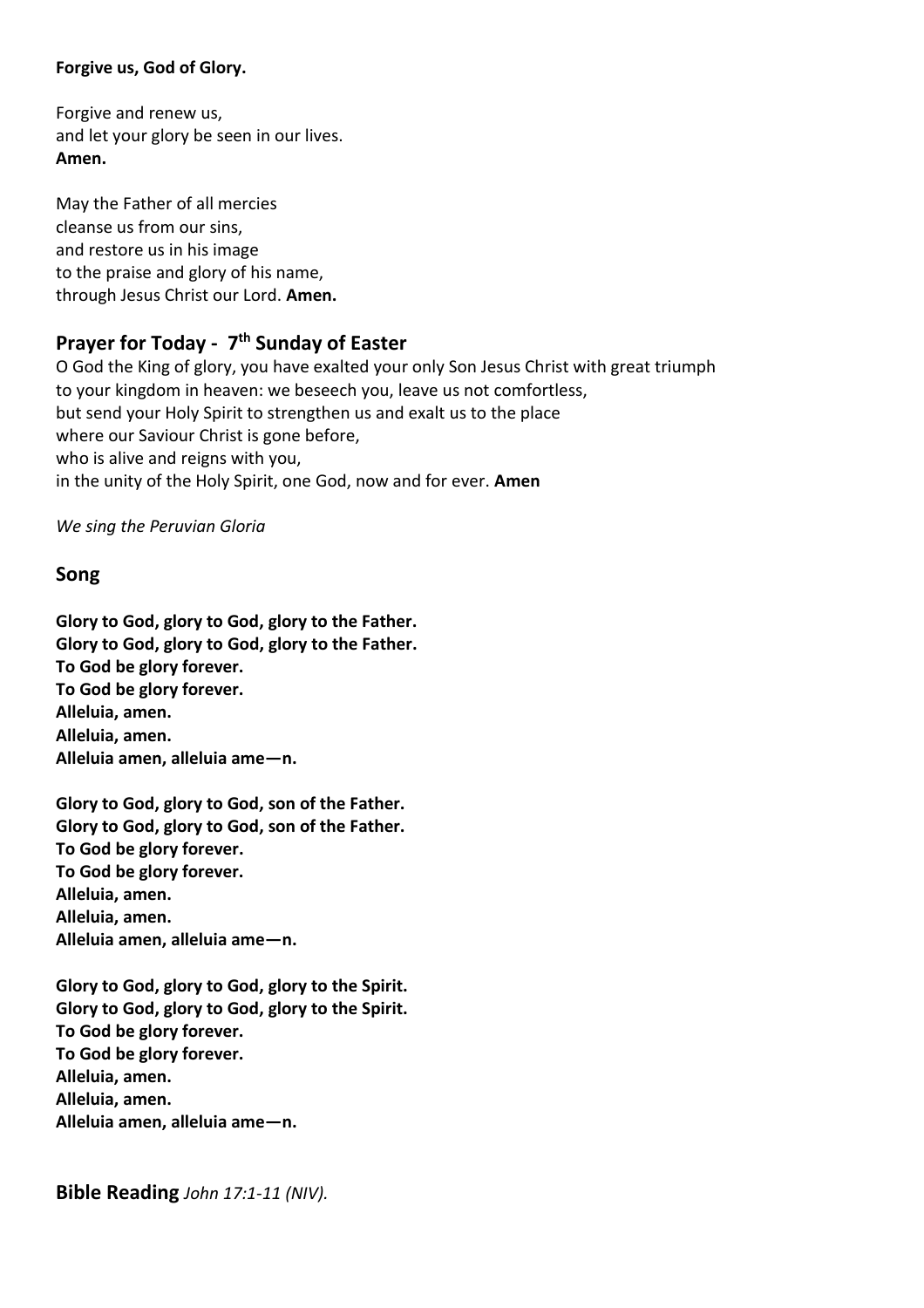Jesus looked toward heaven and prayed:

"Father, the hour has come. Glorify your Son, that your Son may glorify you. **<sup>2</sup>** For you granted him authority over all people that he might give eternal life to all those you have given him. **<sup>3</sup>**Now this is eternal life: that they know you, the only true God, and Jesus Christ, whom you have sent. **<sup>4</sup>** I have brought you glory on earth by finishing the work you gave me to do. **<sup>5</sup>** And now, Father, glorify me in your presence with the glory I had with you before the world began.**<sup>6</sup>** "I have revealed you to those whom you gave me out of the world. They were yours; you gave them to me and they have obeyed your word. **<sup>7</sup>**Now they know that everything you have given me comes from you. **<sup>8</sup>** For I gave them the words you gave me and they accepted them. They knew with certainty that I came from you, and they believed that you sent me. **<sup>9</sup>** I pray for them. I am not praying for the world, but for those you have given me, for they are yours. **<sup>10</sup>** All I have is yours, and all you have is mine. And glory has come to me through them. **<sup>11</sup>** I will remain in the world no longer, but they are still in the world, and I am coming to you. Holy Father, protect them by the power of your name, the name you gave me, so that they may be one as we are one.

## **Talk**

What an amazing prayer. Prayer is such a privilege, but often we neglect prayer or take prayer for granted. I came across a story. A church had to bring in a temporary administrator, and on their first day at work they were having trouble opening the safe as the combination lock wasn't working properly. She called in the vicar – you can tell this is before the days of social distancing – who came and knelt down in front of the safe, looked serenely heavenly and moved his lips silently. Looking back at the lock, one final turn and without any further problem opened the safe. What an amazing answer to prayer, said the administrator. Not really, admitted the vicar, the numbers are on a piece of paper taped to the ceiling.

At our zoom homegroup on Wednesday evening, when reflecting on the readings for the previous two weeks, one thing that struck me was the promises Jesus gave to his friends – promises of reassurance and hope, even though he was just about to leave them. He promised not to leave them comfortless, but to send the Holy Spirit to be with them for ever. These promises are true for us. They had to wait, but the reality for us is that even though we celebrate Pentecost, the giving of the Spirit, next Sunday morning, the Spirit's presence can be ours. All this Jesus accomplished through his Ascension, his returning to the glory of his place in heaven – or as someone put it, the day that Jesus started working from home! The ascension event left his friends looking up into the sky, until they were reminded not to look there, but to wait for the promised Spirit, the promised now fulfilled and experienced by his believers today.

So let's have a look at today's reading; it's an amazing passage, and one of the most moving in the whole of the bible. It's Jesus prayer to his Father, having just spoken again to his disciples – they, once again, are feeling frightened, helpless, alone, unable to understand what is going to happen. Immediately after, Jesus is in the Garden of Gethsemane facing arrest and trial. And it's at this moment that we hear the Lord at prayer. Jesus looks up to heaven and says to his Father 'glorify your Son'. Glory – we often think of it as dazzling, heavenly 'bling', but it's clear from what follows that Jesus glory is found in the cross. This (v1) is the hour of glory. This is where Jesus will finish the work he was sent to do (v4) – the cry on the cross 'It is finished' is not a cry of defeat, but 'job done'!

Jesus says he's glorified too in his disciples (v10). Glory, you see, is not abstract, but rooted in a person, Jesus Christ, and is deeply relational. Look at what Jesus prays – that the father may glorify the Son; so that the Son may glorify the Father, and this is achieved by the disciples knowing Jesus – not knowing about him, but really knowing him, being in relationship with him (v3&6). This, says Jesus, is eternal life. Not just what we are offered when we die, important thought that message is in the midst of present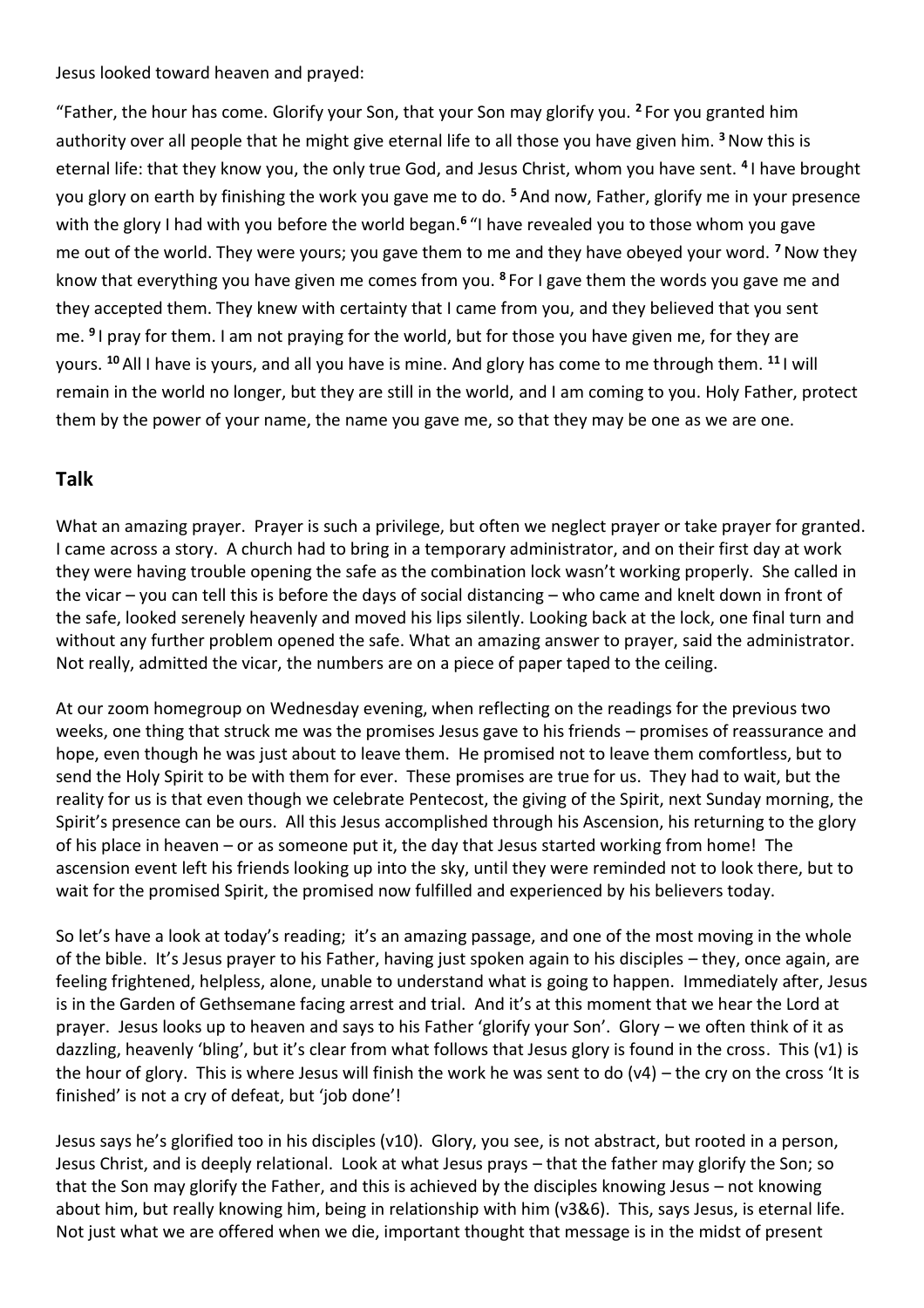uncertainty, but a daily reality-living in the eternal takes us out of tendency to worry, to see the big picture of God in our lives and those around us.

But to me, the most amazing part of this prayer is verse 9 – I am praying for them – Jesus is praying for his friends. Jesus is praying for me, Jesus is praying for you. Remember what I said earlier – Jesus is now working from home. That's still true – his work, to intercede for you. The writer of the letter to the Hebrews confirms this – he prays for you. He mentions you to his Father. How does that make you feel?

These are powerful words. The sad thing is how often we do not pray. I know that's true of me, yet I also know the power of the words 'I'm praying for you' – or even 'Can I pray with you?' We don't need to be physical together to be able to do that. We're now a few days in to 'Thy Kingdom Come' 9 days of prayer, and so I invite you to pray for others, to lift them to the Father, and also to reflect on that amazing truth that Jesus prays for you.

All this builds our relationship with a loving Father who loves to hear from his children, and Jesus glorious victory on the cross makes that relationship possible. Enjoy some time reflecting on that, won't you?

*Please join us for homegroup on Wednesday at 8pm via zoom as we look again at this passage - Meeting ID: 832 1410 4451 Password: 892359. John will be sending out notes soon, please ask if you'd like a copy.*

*A time of reflection:* God of majesty and might, your glory shines throughout the universe: from the highest heaven to the deepest sea; in all the creatures you have made; in the seasons that shape our living. Your glory shines through who you are and through what you do. The power of your glory touches your creation and exalts it. To you we offer our worship; to you we offer our praise; before you we come in adoration. **Amen.**

#### **The Creed** *based on Philippians 2:6-11*

Let us affirm our faith in Jesus Christ the Son of God.

**Though he was divine, he did not cling to equality with God, but made himself nothing. Taking the form of a slave, he was born in human likeness. He humbled himself and was obedient to death, even the death of the cross. Therefore God has raised him on high, and given him the name above every name: that at the name of Jesus every knee should bow, and every voice proclaim that Jesus Christ is Lord,**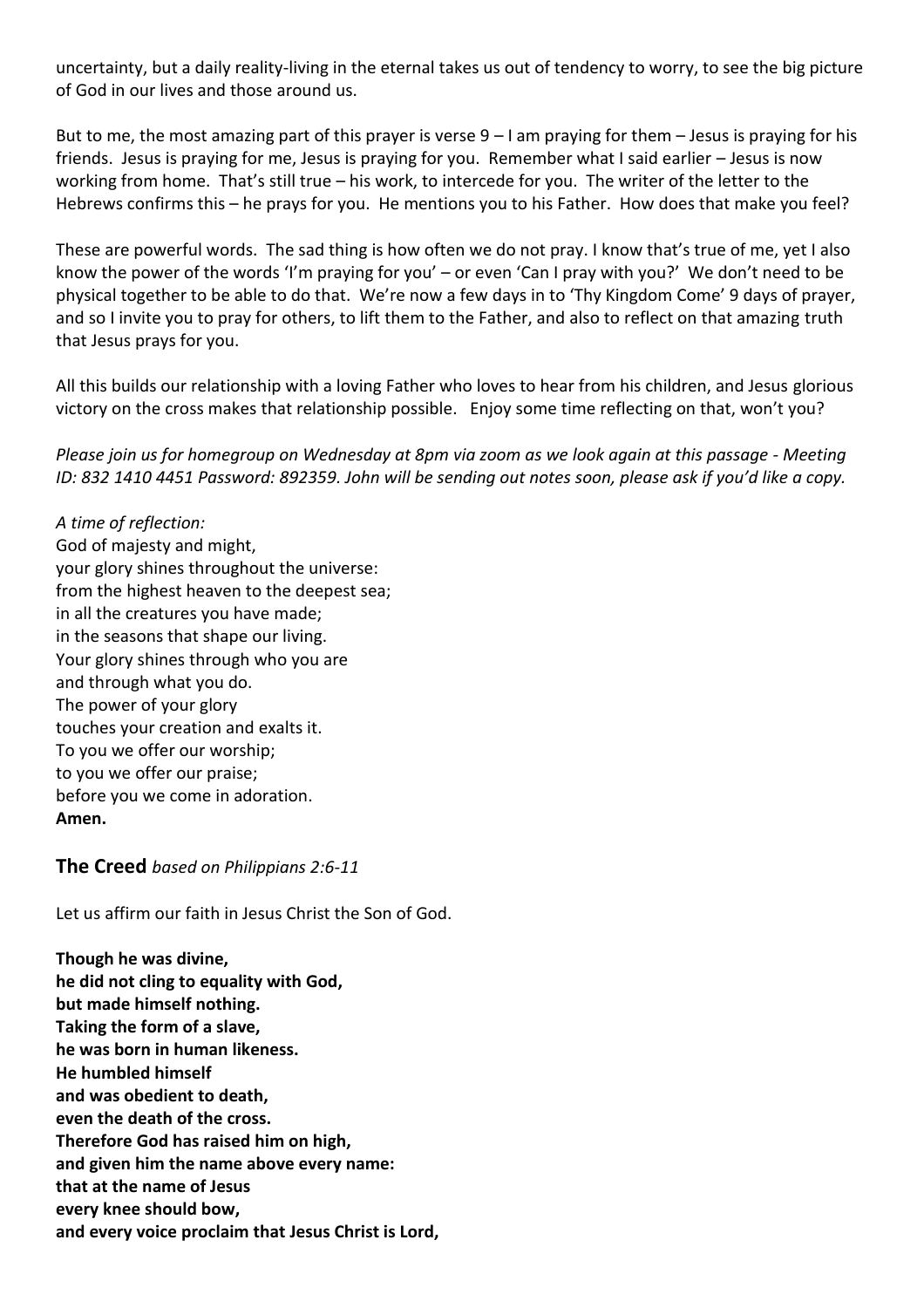### **The prayers** *the response is 'because he cares for you'*

We bring before God our concerns for our world: where there is war we pray for peace; where there is sickness we pray for health; where there is despair we pray for hope. Cast all your anxiety on him, **because he cares for you.**

We pray that you would be active in health care: in the work of doctors and dentists, psychiatrists and psychologists, nurses and administrators, pharmacists and researchers. Cast all your anxiety on him, **because he cares for you.**

Guide our activity in the church: may we find ways to grow; may we always honour you; may we serve our communities. Cast all your anxiety on him, **because he cares for you.**

We hold in your love those whom we love: those who are sick; those who are sorrowful; those who need guidance and direction. Cast all your anxiety on him, **because he cares for you.**

Come to us, God of glory. Hear us, heal us and shine through our lives. Cast all your anxiety on him, **because he cares for you. Amen.**

*We join together as Jesus taught us to pray:* **Our Father, who art in heaven, hallowed be thy name. Thy Kingdom come, thy will be done, on earth as it is in heaven Give us this day our daily bread. And forgive us our trespasses, as we forgive those who trespass against us. And lead us not into temptation, but deliver us from evil. For thine is the kingdom, the power and the glory. for ever and ever. Amen**

Closing reflection: *As we look at the Easter Candle, we invite you to reflect…* Where have I seen God's glory this week? In creation? In activity? In other people? How do I react to God's glory? How do I want to react?

How do I feel about being in the midst of the glory of God? How can I help that glory shine through?